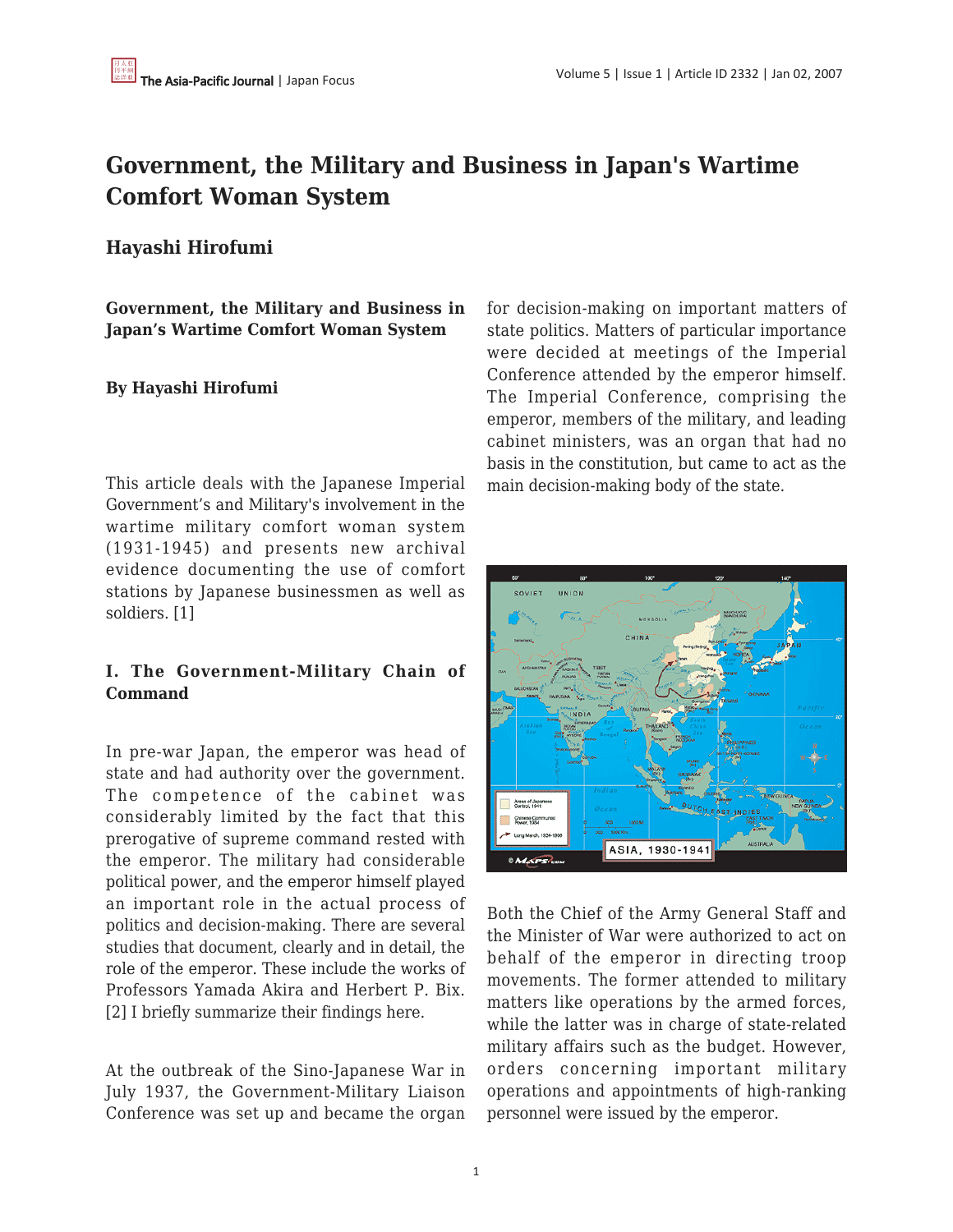

In peacetime, the highest unit in the military hierarchy was the division. However, in wartime armies could be established above the division level, and if necessary regional armies could be created above these. When the Pacific War broke out, for example, three area armies were brought under the command of Imperial General Headquarters: the China Expeditionary Army, the Southern Army and the Kwantung Army. The Southern Army, in charge of the occupation of Southeast Asia, was divided into four individual armies: the 14th Army, the 15th Army, the 16th Army and the 25th Army. Each of these armies was comprised of several divisions. Similarly, the China Expeditionary Army included the North China Area Army, the 11th Army, the 13th Army and the 23rd Army with the North China Area Army in turn subdivided into the 1st Army, the 12th Army and others. In this hierarchy, the Emperor was at the top, followed by Imperial General Headquarters, area armies, armies, divisions, (brigades), regiments, battalions, and finally companies.

Total war is not only a matter of military activity. It involves a nationwide mobilization including the economy, labor, education, local government and other institutions. Looking at local government, for example, prefectural governors were appointed from among the ranks of Home Ministry officials as were key positions in the prefectural administrations. The Police Bureau of the Home Ministry had complete control over police administration in the prefectures. It is important, therefore, to bear in mind that the conduct of war was not a purely military effort, but involved mobilization of all administrative organs at the national and local levels.



On March 13, "Comfort womens" hold the 500th rally in front of Japanese Embassy.

Korean former comfort women protest in 2002.

#### **II. Comfort Stations and the Character of Sexual Violence Throughout the Empire**

The first comfort stations were set up in Shanghai, when Japan began its push into China following the Manchurian Incident of 1931 and the establishment of Manchukuo. From 1937, when Japan embarked on fullfledged war with China, the Japanese army began setting up comfort stations in other parts of China. In 1940, when Japanese troops advanced into Indochina, the first comfort stations in Southeast Asia were established. The landing of troops on the Malay peninsula and the attack on Pearl Harbor in December 1941 mark the outbreak of the Asia-Pacific War. By May 1942, the military advance was complete and Japanese occupied territory reached its maximum extension throughout the Asia Pacific. With Burma and the Andaman-Nikobar isles, Indian possessions in the West, Indonesian islands to the south near Australia, and the Solomon and Marshall Islands group in the East, large parts of the Pacific were brought under Japanese rule.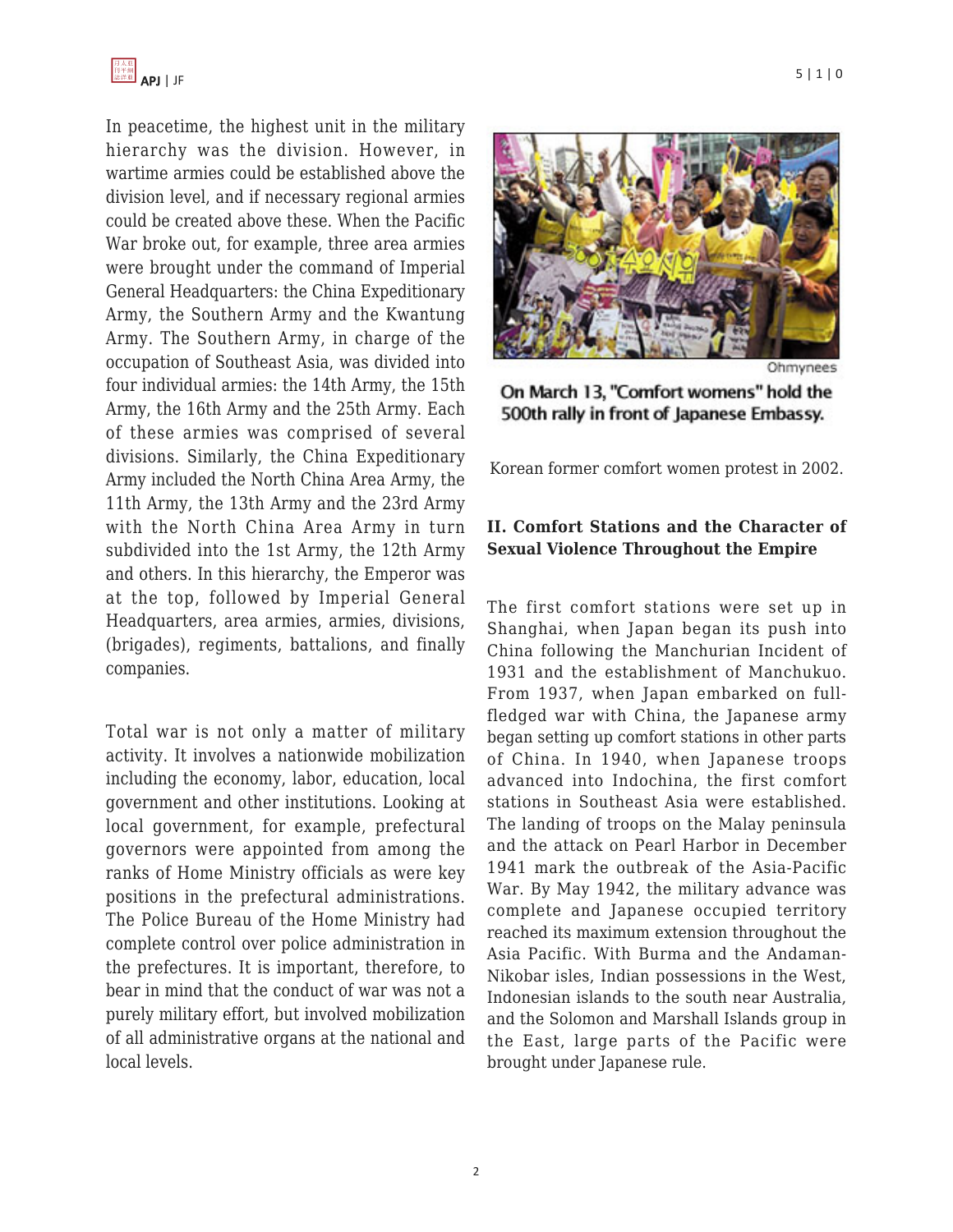

The comfort station system would expand throughout the war. But already in September 3,1942, at a meeting held at the Ministry of the Army, a section chief reported that "the number of comfort facilities which have been set up are 100 in North China, 140 in Central China, 40 in South China, 100 in South East Asia (Nanpo), 10 in the Southern Seas (Nankai) and 10 in Sakhalin, which makes a total of 400." Comfort women in South East Asia consisted of many different nationalities and ethnicities. They included mainland Chinese, Taiwanese, Overseas Chinese, Malays, Thais, Filipinas, Indonesians, Burmese, Vietnamese, Indians, Eurasians, Dutch, Timorese, Japanese, Koreans and natives of the Pacific islands. There may also have been Laotians and Cambodians. [3]





If one plots the geographical distribution of the comfort stations set up by the Japanese military on a map of the occupied territories, it immediately becomes clear that they spanned more or less the whole occupied area. Toward the end of the war, as Japan started to prepare for a decisive battle in the homeland against the Allied offensive, more and more Japanese troops were stationed on the isles themselves. Comfort stations were also set up in Okinawa and other parts of Japan at that time. [4]

Patterns of two main types can be made out in the acts of sexual violence committed by the Japanese military in different regions. Taking China as an example, the first pattern is characterized by the systematic establishment of comfort stations in urban areas. Women from Korea, Taiwan, Indonesia, the Philippines and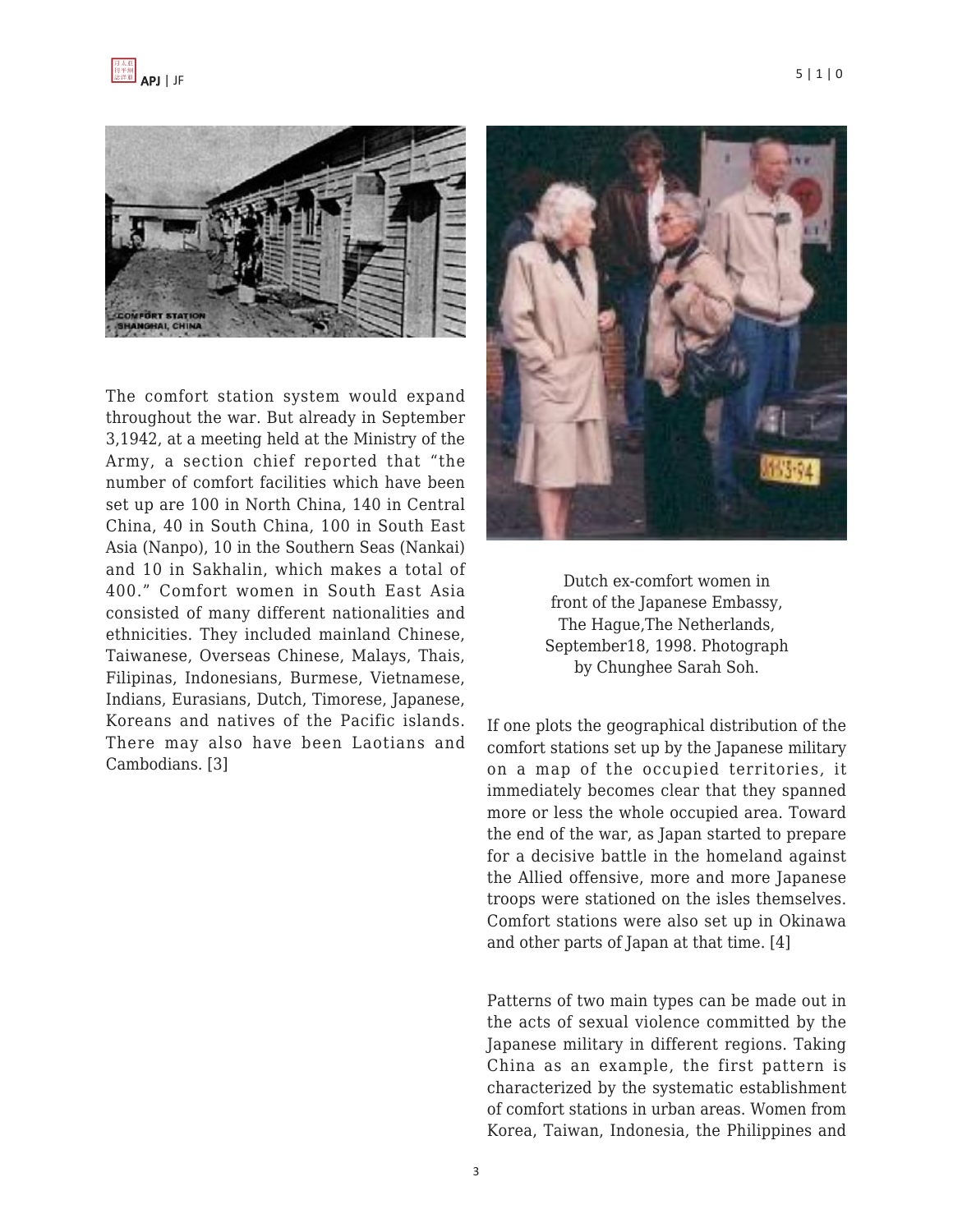

other parts of the empire, as well as from Japan, were sent as comfort women to these stations, which were set up by the quartermaster corps. These Type-1 comfort stations were most common in areas where Japanese military rule was relatively well established and the rape of local women was kept in check by the military police in order to win the support of the local population.



Soldiers in queue at comfort station

Type-2 stations were mostly found in rural areas where strong anti-Japanese resistance was encountered and the local population as a whole was considered anti-Japanese by the army. In these areas, not only were massacres, mistreatment and looting rampant, but the rape of local women by soldiers went unchecked. The appalling acts of sexual violence perpetrated by the Japanese army in Shanxi Province in North China can be regarded as representative of this pattern. There Japanese troops routinely abducted women, confined them and repeatedly raped them. Japanese troops frequently forced village leaders to provide them with women. The overwhelming majority of victims in this type of case were local Chinese women.

Behavior was, in fact, often a mix of these two

types. Soldiers of the Imperial Army, while making use of comfort stations in relatively stable urban areas, committed atrocities ranging from massacres to rape when sent out to pacify areas where strong resistance was encountered. In other words, sexual violence against women at comfort stations took place alongside the rape of local women. [5]

The situation in the various regions of Southeast Asia was similar to that of China, but different regions had local characteristics. [6] In the Philippines, behavior was mostly of the second type, since local guerillas put up strong anti-Japanese resistance and the islands eventually became a focus of the war due to a counteroffensive by US forces. An overview of accounts told by victims of sexual violence in the Philippines shows that reports of abduction and rape during confinement outweigh cases of women forced to work in systematized comfort stations. [7]



Protest in front of the Japanese embassy in the Philippines, August 2004

On the Malay Peninsula, on the other hand, the situation remained comparatively stable and no counter attacks by Allied forces took place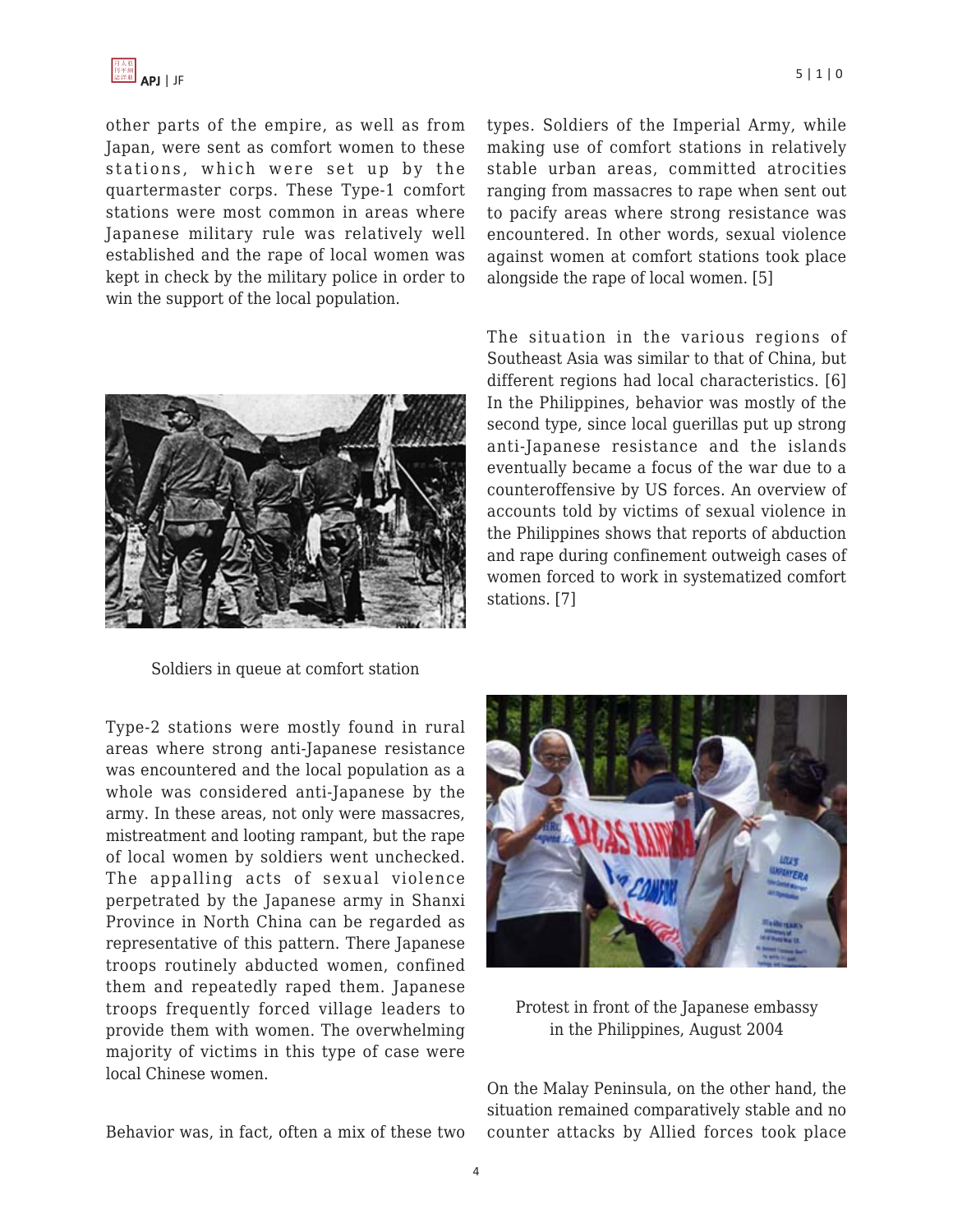before the end of the war. Here, the comfort stations run by the military administration were maintained until the very end, and although several cases of Type-2 behavior were reported, it seems that sexual violence of Type 1 was prevalent. [8]

Both the Home Ministry and other ministries dispatched officials to the military administration and government officials played important roles in the military occupation. In fact, it is clear that the Japanese occupation of Asian territories was not enforced only by the military, and it would be no exaggeration to say that government officials were actively involved in the administration of comfort stations. The sexual violence perpetrated by the Imperial forces occurred throughout the occupied territories. The victims of this violence were women from Korea, Taiwan, China, Southeast Asia and the Pacific region. The extent and systematic character of this sexual violence make it impossible to explain these acts as transgressions committed by a handful of criminals in the military ranks. In fact, the huge number of cases and their occurrence throughout the occupied territories amply demonstrate that both the Japanese military and organs of the Japanese government, in other words the Japanese state as a whole, were actively involved.

#### **III. Examples of State Involvement**



Three former comfort women at the House of Sharing, South Korea

Two specific examples demonstrate the character of state involvement in these crimes. The first is a 1938 Home Ministry document regarding the dispatch to Tokyo of a staff officer of the 21st Army from southern China on a mission to recruit comfort women. [9] This officer, accompanied by a section chief of the Ministry of War, made a request to the Police Bureau of the Home Ministry that women be recruited. The Police Bureau, in the name of the Chief of the Bureau, ordered prefectural governors to select appropriate officials to handle the recruitment process and to provide assistance. The Office of the Army General Staff itself was also deeply involved in this operation. Each prefecture accordingly selected officials to find women to be sent to China; each of these women would, of course, have been issued the necessary identification papers before leaving. These tasks were the responsibility of the police. Thus orders came down from the governor to the chief of the police bureau, and then to chiefs of police stations who mobilized a number of police officers.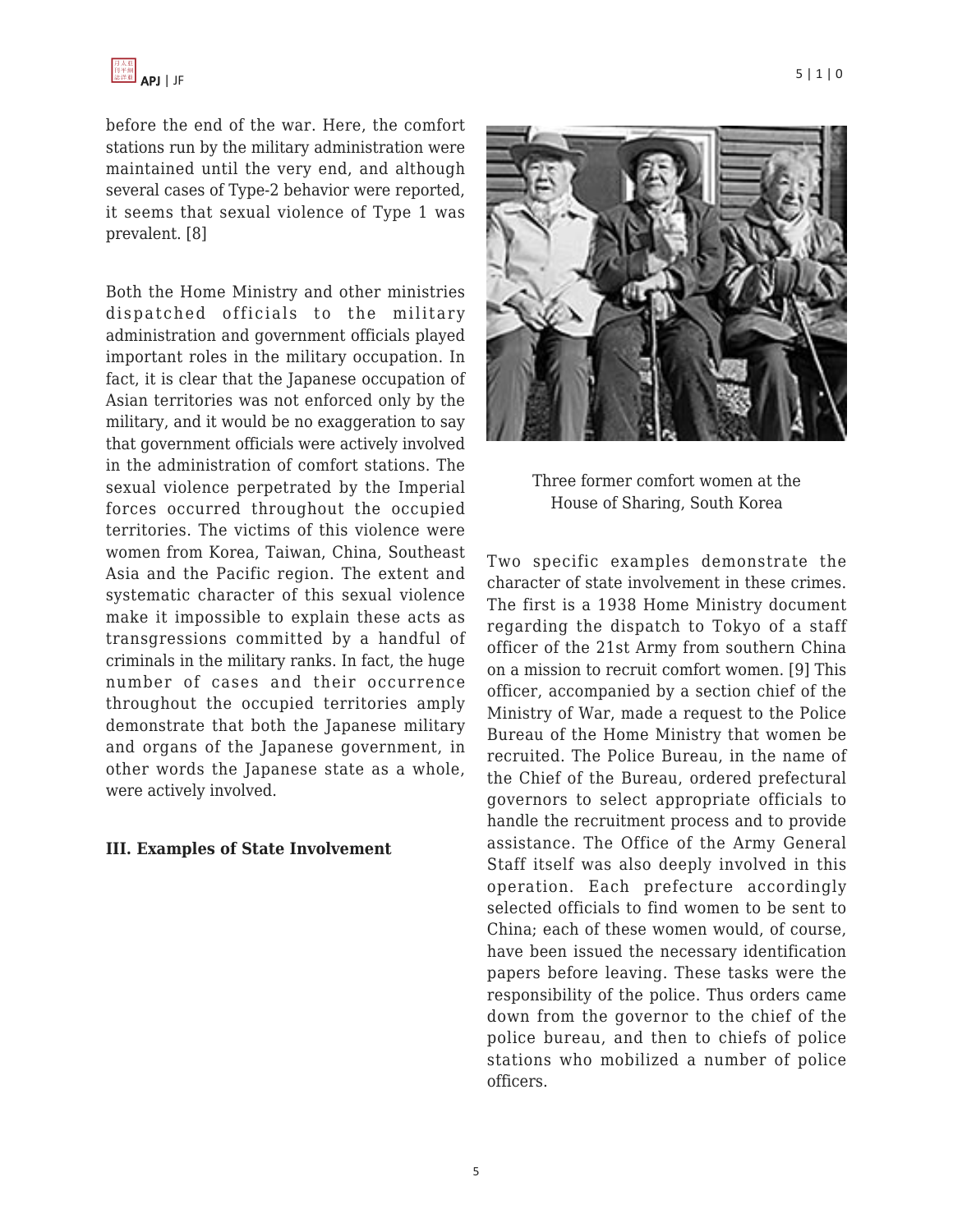In other words, the recruitment and transfer of the women was systematically organized not only by the expeditionary forces and the Office of the Army General Staff in Tokyo, but also involved the administrative machinery of the state. All levels of administrative structure, central as well as local, were involved in these operations.

The Governor-General of Taiwan was requested to provide similar services, and a comparable prefectural and police network was doubtless set up, as reported in the 1938 Home Ministry document.

The method utilized the system of regulated prostitution that had been created earlier for the military and applied it in Japan and its colonies including Taiwan and Korea. However, this approach was not applied in occupied areas such as China, the Philippines and other parts of Southeast Asia.

My second example draws on Taiwan Colonization Company (TCC) documents relating to comfort stations on Hainan Island, China. [10] These comfort stations were under the Navy's control, and planning for them took place at a joint meeting of the Army, Navy and Foreign Ministries. They jointly sent a request via the Government-General of Taiwan to TCC, asking that comfort stations be established and comfort women recruited. In April 1939, the head of the Research Section of the Taiwan Government-General asked the director of TCC to dispatch 90 comfort women to Hainan. According to the documents, TCC thought it inappropriate to carry out the task itself; instead, its subsidiary Fukudai Company was ordered to do the job. Accordingly, a contract was concluded between the two companies by which TCC provided funds to Fukudai for loans to the proprietors of comfort stations. This contract was signed by the president of TCC, Kato Kyohei, who was previously a highranking executive of the Mitsubishi Zaibatsu and was appointed president of TCC at the behest of the then Prime Minister, Hirota Koki. TCC was a semi-governmental company established with assistance from the Government-General of Taiwan, the War and Navy Ministries, and the Foreign Ministry. It is clear from these documents that the establishment of comfort stations involved not only the military, but also the Foreign Ministry, the Government-General of Taiwan, and semigovernmental bodies such as the Taiwan Colonization Company.

### **IV. Documents Proving Use of Comfort Stations by Businessmen**



Former comfort women Tomasa Salinog, left, and Lee Young-soo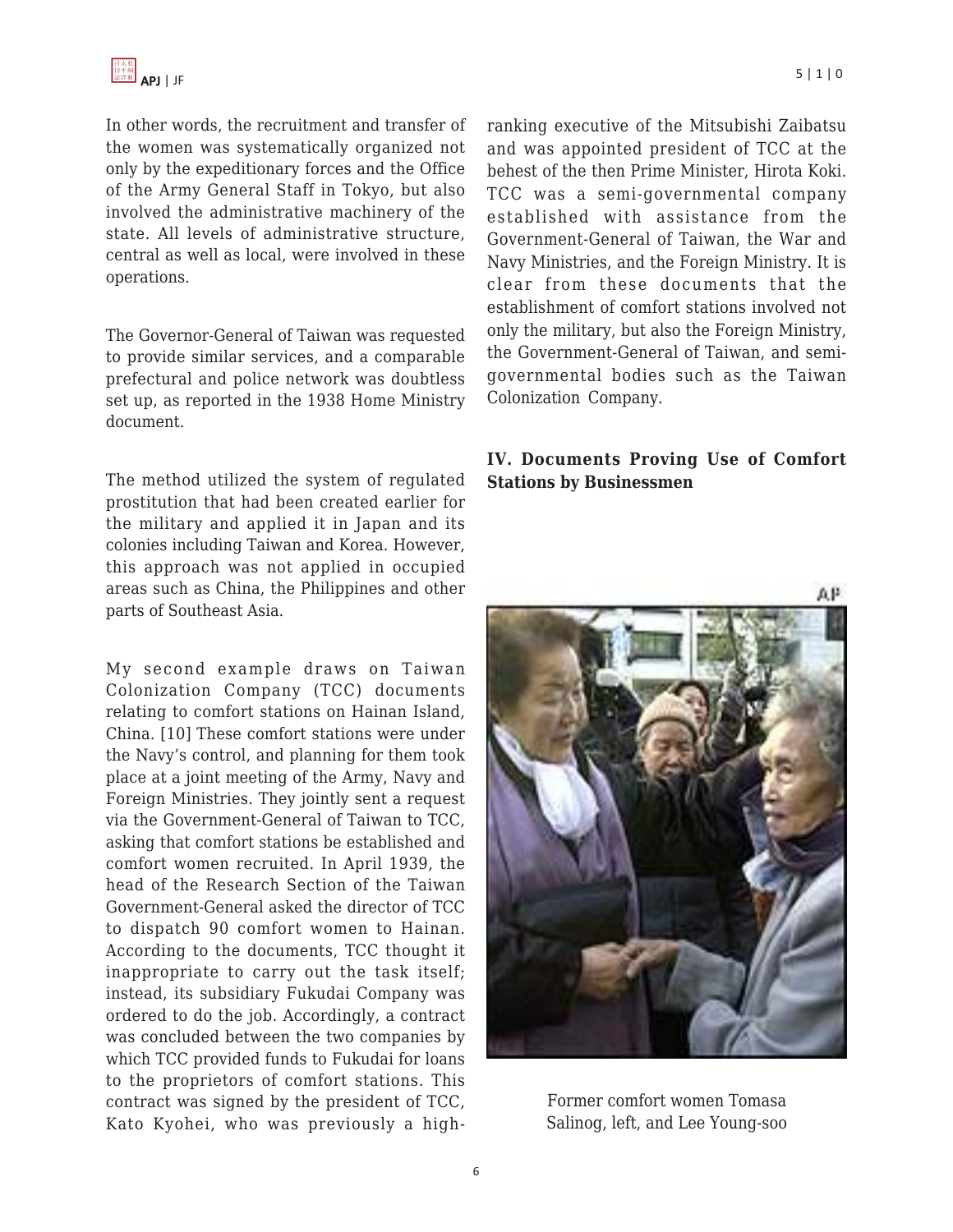Although Japanese military comfort stations were used predominantly by military personnel, they were by no means the only people to frequent these facilities. Individuals connected with Japanese businesses that moved into areas occupied by the military also made use of them.

The following discussion centers on a collection in the Department of Documents at the Imperial War Museum in London. It seems reasonable to presume that these documents were captured from Japanese troops by the British in the Burma Theatre. [11] The cover of the collection reads: "Rules and Regulations, Unit 3629, 1943". This was the 51st Field Antiaircraft Artillery Battalion, then stationed in Mandalay in central Burma. The documents concern rules and regulations laid down by the Mandalay Garrison Headquarters and others. Four of the documents relate to comfort stations. It is worth noting that Mandalay, an important hub for troop movements in the area, was a collection and transportation base for the military. Many of those stationed there were non-combat troops in communication and supply units.

The most significant document of the four is "Regulations for Garrison Comfort Stations" published by Mandalay Headquarters on 26 May, 1943. These regulations are remarkable for the exceptional facilities they afford to the personnel of trading companies. The following provisions are of particular interest here:

> Article 2: While comfort stations are in principle for the use of Japanese military personnel and civilian army employees, Japanese residents of Mandalay are, for the time being, permitted to visit these stations after 24:30 as long as it causes no hindrance to use by military personnel and civilian

employees, and provided that certain rules are strictly observed. Entry is strictly forbidden before 24:30.

a. There must be no interference with the recreation of military personnel and civilian army employees.

b. The rules must be obeyed and public morals upheld.

c. Prior booking before the time of arrival is strictly forbidden.

d. Fees are according to officers' rates.

e. Anyone violating one of the above rules will be permanently barred.

Depending on its nature and extent, a violation could lead to a ban extending to all personnel of the violator's company or even to all Japanese residents. Japanese residents of the hinterland who are unable to visit during the regulated period will be permitted to enter a comfort station on condition that the president of the Japanese society issues an appropriate certificate.

Appendix I to these regulations consists of a "timetable and fees for the use of comfort stations". The accompanying remarks include the sentence, "Trading company personnel must strictly observe Article 2". This clearly indicates that the article was primarily aimed at members of trading companies, rather than ordinary members of the Japanese community in the region. Many private companies were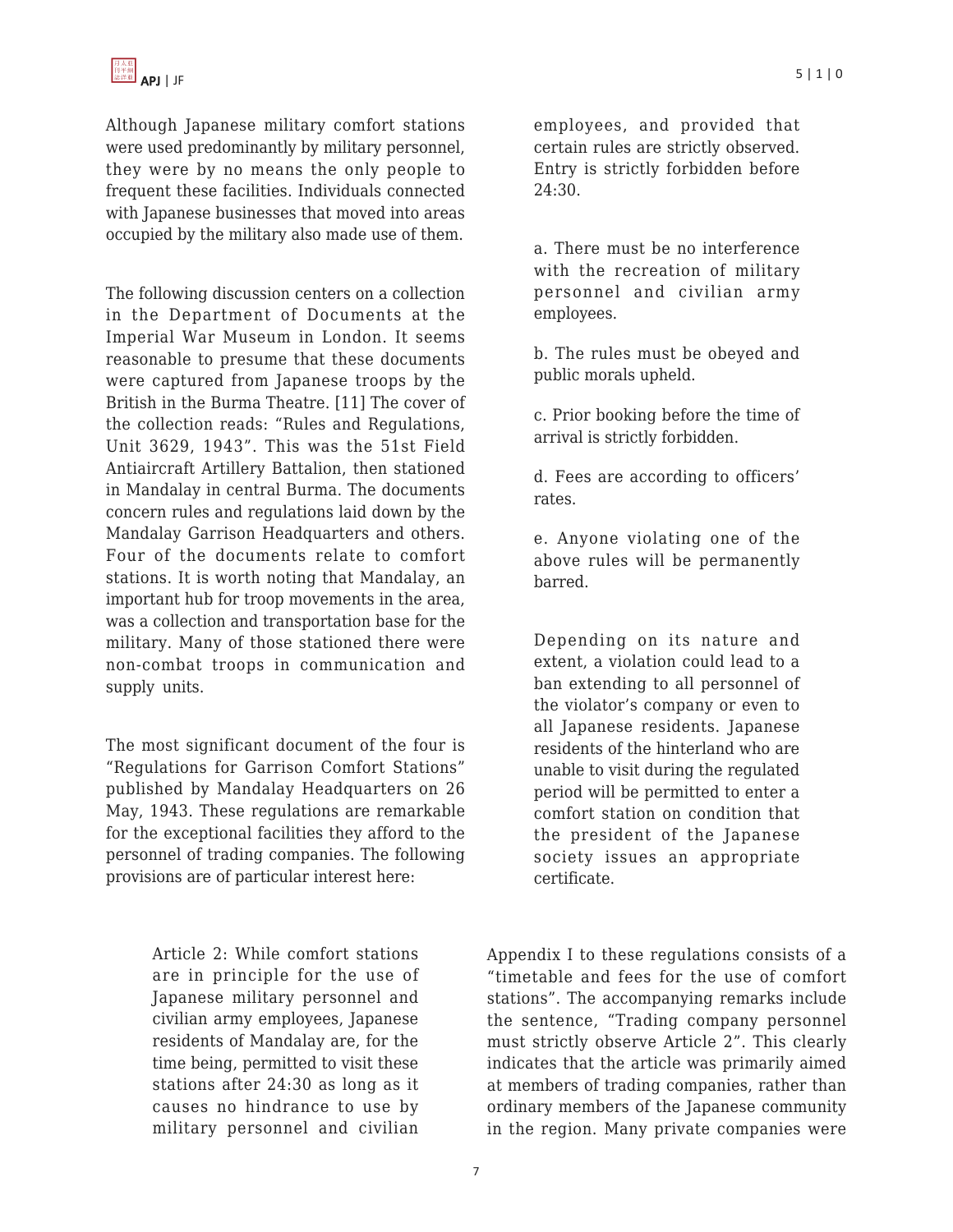

operating in Mandalay at the time, using it as a base for activities in the central northern regions of Burma. The proviso given in Article 2 shows that trading company personnel returning from the interior were treated to exceptional conditions; they were provided access to comfort stations at hours usually closed to civilians. This is evidence of the strong ties that must have existed between the Japanese military and trading companies, and particularly between the quartermaster corps of the Mandalay Garrison and trading companies operating locally.



Interpreters for U.S. Army Intelligence with released Korean comfort women in Myitkyina Burma, August 1944

Burma was placed under Japanese military administration after being captured from the British. Although Burma became "Independent" in August 1943, it remained under de facto Japanese occupation. Throughout the occupation period, Japanese companies continued to move into areas protected by the Japanese army and played an important role in the military administration. At the time Burma was taken, the Japanese military confiscated properties held by Britain and other Allied nations as well as those of their citizens. Some came under the direct management of the military, while others were run by several designated private companies. In this way, private Japanese firms played a crucial role in maintaining the Japanese regime in the region. [12]

There is at present insufficient documentation to identify which companies made use of military comfort stations in the area. Instead, I present the results of research into the private companies that maintained resident representative offices in Mandalay, and which, therefore, had potential access to the facilities.

One example is the Burma Commodity Distribution Cooperative, which handled such products as sugar, salt, coal, matches, tobacco, textiles and miscellaneous goods. This organisation was initially set up by five companies: Mitsui-Bussan (Mitsui & Co. Ltd), Mitsubishi-Shoji (Mitsubishi Corp), Nihon-Menka (Nichimen Corp), Ataka-Sangyo, and Sanko. Later others joined the cooperative: Tomen (Tomen Corp), Kosho, Senda-Shokai, Kanegafuchi-Shoji (Kanebo), Maruei, and Daimaru. Another eleven firms carried out wholesale business under the organization, one of whose branch offices was in Mandalay.

The purchasing, collection, storage and delivery of rice in the region was taken care of by the Japan-Burma Rice Cooperative, similarly established by Mitsui-Bussan, Mitsubishi-Shoji and Nihon-Menka. Cotton cultivation, collection and manufacturing were carried out by the Japan Cotton Association comprising Nihon-Menka, Kosho, Fuji-Boseki (Fuji Spinning), and Chuo-Boseki. In this case, operations in the Mandalay area were taken care of by Chuo-Boseki. The timber industry was managed by the Japan-Burma Timber Cooperative involving Mitsui-Bussan, Mitsubishi-Shoji, Nihon-Menka, and Ataka-Shokai. This operation ran four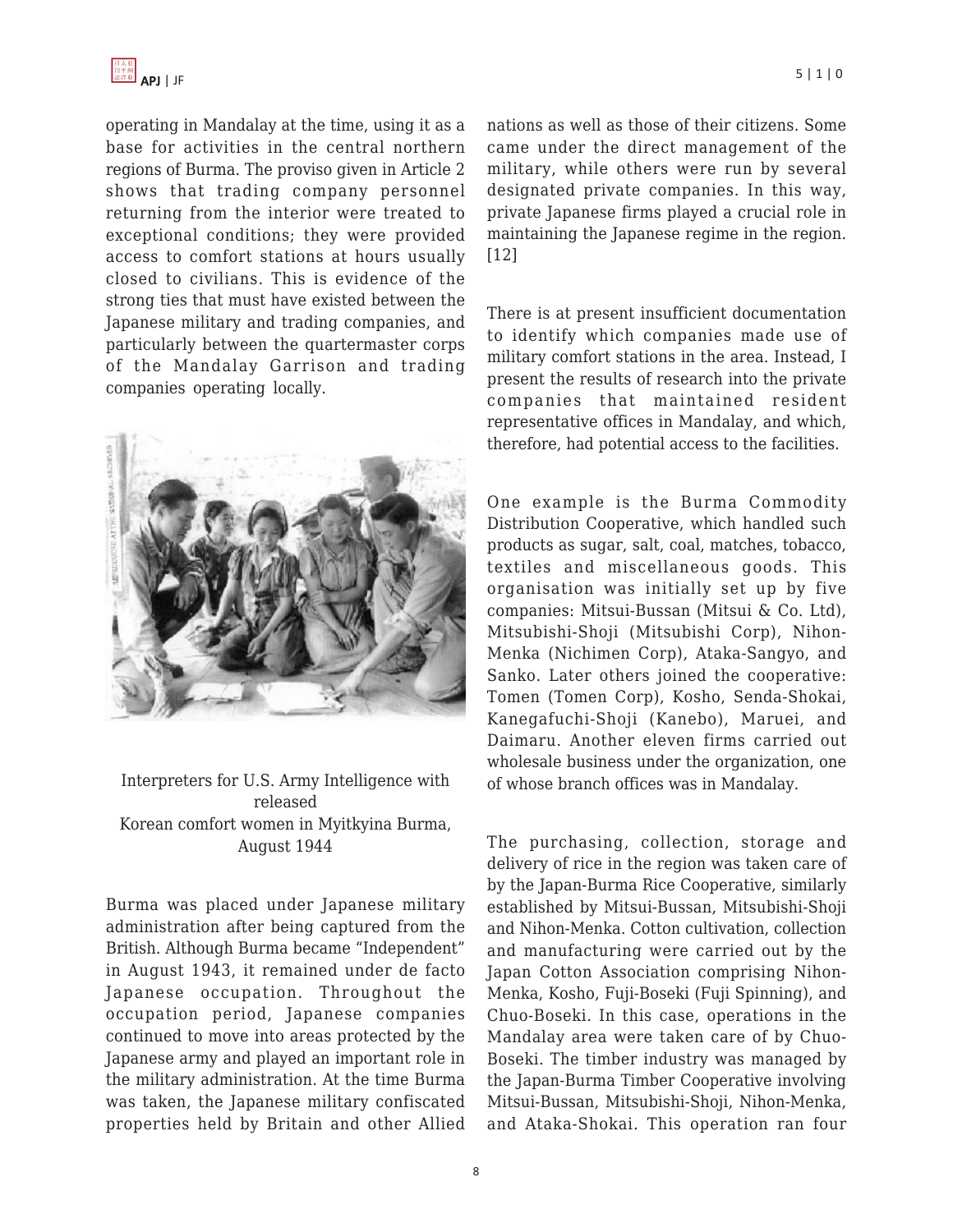

#### sawmills in the Mandalay area.

Other companies operating in the Mandalay area included Takasago Beer, which ran a brewery that was later converted into a miso and soy-sauce factory when raw materials came into short supply, and Nichinan-Norin-Kogyo, which ran a match factory. Mitsubishi-Shoji took care of the purchase of tannic materials for tanneries in the area, and Kanematsu-Shoten handled leather goods for sale to Nihon-Genpi.

Baldwin Mines, located to the northeast of Mandalay, were an important source of lead, zinc, copper and other metals. They were officially under the direct control of the Japanese military, but in effect under the management of Mitsui-Kozan (Mitsui Mining). There were many other mines, factories and businesses of other types whose management was commissioned to Japanese firms.

This list demonstrates that many Japanese companies, and particularly the most powerful trading companies, were involved in the purchase and distribution of commodities and the management of various industries in the occupied territories. In Burma, Mitsui-Bussan, Mitsubishi-Shoji and Nihon-Menka seem to have had the closest relations with the army. Many of the employees of these companies posted to central northern Burma would have visited Mandalay. If Japanese companies indeed took advantage of their relationship with the military and made use of the comfort stations, then they too must be held accountable for their role in the comfort woman system.

#### **Conclusion**





## Solidarity rally for former comfort women, Los Angeles

In conclusion, I would like to emphasize that the establishment and development of the military comfort women system involved not only every section of the Japanese military, but also the administrative machinery of state at every level. Further, it should not be overlooked that private Japanese companies were accomplices in the running of the system.

This is a revised and expanded version of an article that originally appeared in Nature-People-Society: Science and the Humanities, No. 33, July 2002. Hayashi Hirofumi is professor of politics at Kanto-Gakuin University and the Research Director of the [Center for](http://space.geocities.jp/japanwarres/center/english/index-english.htm) [Research and Documentation on Japan's War](http://space.geocities.jp/japanwarres/center/english/index-english.htm) [Responsibility.](http://space.geocities.jp/japanwarres/center/english/index-english.htm) His books include Okinawasen to Minshu (The Battle of Okinawa and People,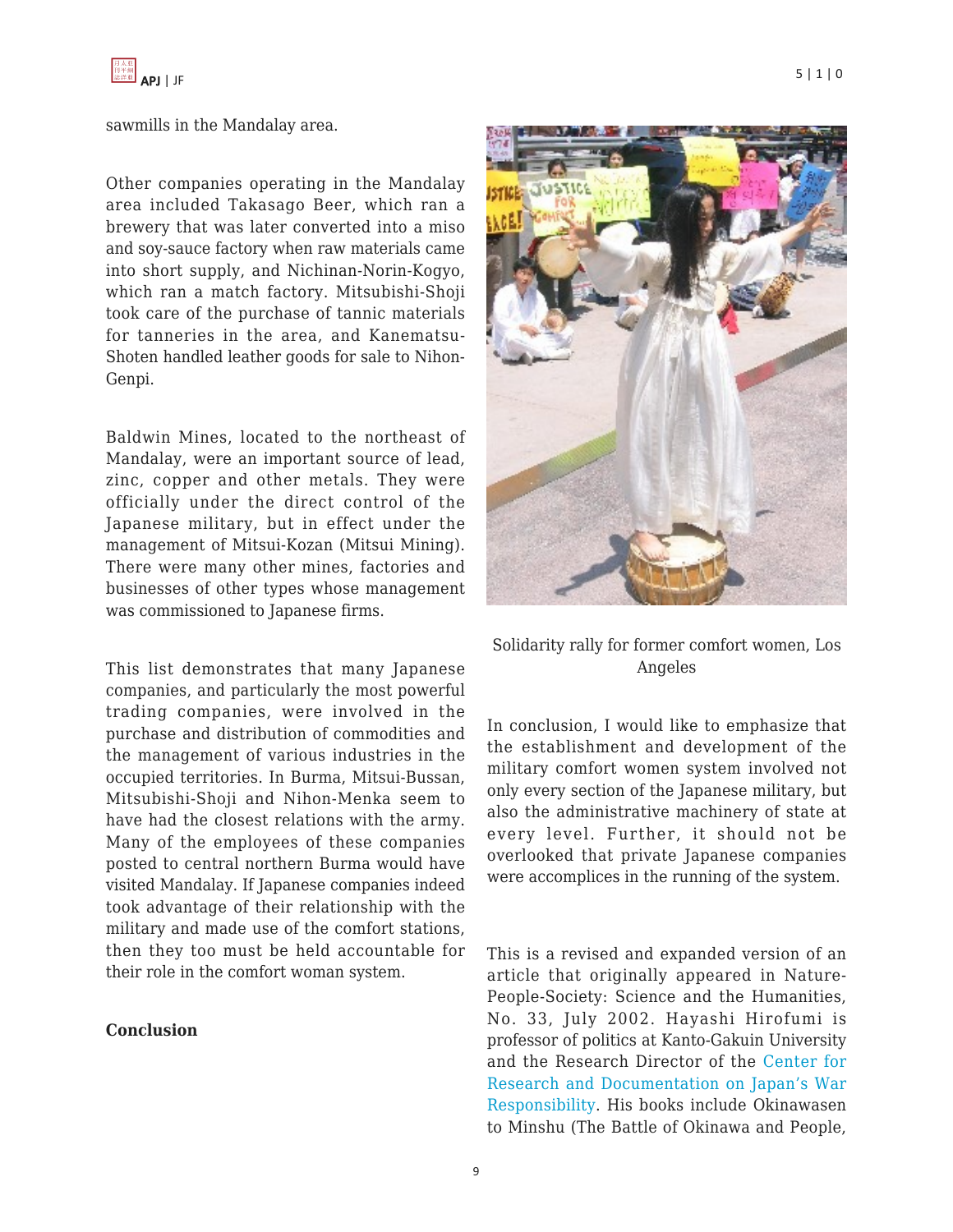Otsuki Shoten, 2001) and Ianfu, Senji Seiboryoku no Jittai: Chugoku, Tonan-Ajia, Taiheiyo Hen (The Comfort Women and Wartime Sexual Violence: China, Southeast Asia and the Pacific, Ryokufu Shuppan, 2000). His [homepage](http://www32.ocn.ne.jp/~modernh/13eng.htm) in Japanese and English contains articles and documents on the comfort women, war tribunals, the Korean War and other war issues. Posted at Japan Focus on January 26, 2006.

For discussion of related issues see Yoshiko Nozaki, [The "Comfort Women" Controversy:](http://www.japanfocus.org/products/details/2063) [History and Testimony.](http://www.japanfocus.org/products/details/2063) See also the August 4, 1993 Statement by the Ministry of Foreign Affairs, ["On the Issue of Wartime Comfort](http://www.mofa.go.jp/policy/postwar/issue9308.html) [Women".](http://www.mofa.go.jp/policy/postwar/issue9308.html)

#### **Notes**

[1] The first half of this paper was presented at the "Women's International War Crimes Tribunal on Japan's Military Sexual Slavery" held in Tokyo on 8 December 2000. The full paper is based on a talk delivered at the "International Conference on Japanese Crimes Against Humanity" on 29 November 2001 at the University of California, Riverside and subsequently revised and developed.

[2] Yamada Akira, Daigensui Showa Tenno [Grand Marshal Emperor Showa], Tokyo, Shinnihon-Shuppansha, 1994, Yamada Akira, Showa Tenno no Gunji Shiso to Senryaku [Emperor Showa's Military Thought and Strategy], Tokyo, Azekura Shobo, 2002 and Herbert P. Bix, Hirohito and the Making of Modern Japan, New York, HarperCollins, 2000.

[3] Hayashi Hirofumi, Japanese Comfort Women in South East Asia, July 22, 1999 at [www32.ocn.ne.jp/~modernh/13eng.htm] This article contains extensive documentation on the composition, recruitment, and nature of the comfort woman system in Southeast Asia and other areas under control of the Japanese military.

[4] Concerning Japanese military comfort women and comfort stations, see Yoshimi Yoshiaki, Comfort Women: Sexual Slavery in the Japanese Military during World War II, New York, Columbia University Press, 2000; also Yoshimi Yoshiaki and Hayashi Hirofumi (eds.), Nihongun Ianfu [Japanese Military Comfort Women],Tokyo, Otsuki Shoten, 1995; Yoshimi Yoshiaki (ed), Jugun Ianfu Shiryo-shu [Documents on Military Comfort Women], Tokyo, Otsuki-Shoten, 1992; and Yuki Tanaka, Japan's Comfort Women: Sexual slvery and prostitution during World War II and the US Occupation, London: Routledge, 2002.

[5] See Kim Puja & Song Yo-ok, co-editors, Ianfu, Senji Seiboryoku no Jittai: Nippon, Taiwan, Chosen Hen [The Actual State of Comfort Women and Wartime Sexual Violence: Japan, Taiwan and Korea], Ryokufu Shuppan, 2000; Nishino Rumiko & Hayashi Hirofumi, coeditors, Ianfu, Senji Seiboryoku no Jittai: Chugoku, Tonan-Ajia, Taiheiyou Hen [The Actual State of Comfort Women and Wartime Sexual Violence: China, Southeast Asia and the Pacific], Ryokufu Shuppan, 2000.

[6] Hayashi, Hirofumi, "Japanese Comfort Women in Southeast Asia", Japan Forum, Vol.10, No.2, 1998;

[7] On the Philippines, see Dan P. Calica, Dan Nelia Sancho, (eds), War Crimes on Asian Women: Military Sexual Slavery by Japan during World War: The Case of Filipino Comfort Women, Manila, The Task Force on Filipina Victims of Military Sexual Slavery by Japan, 1993; and Asian Center for Women's Human Rights, From the Depths of Silence: